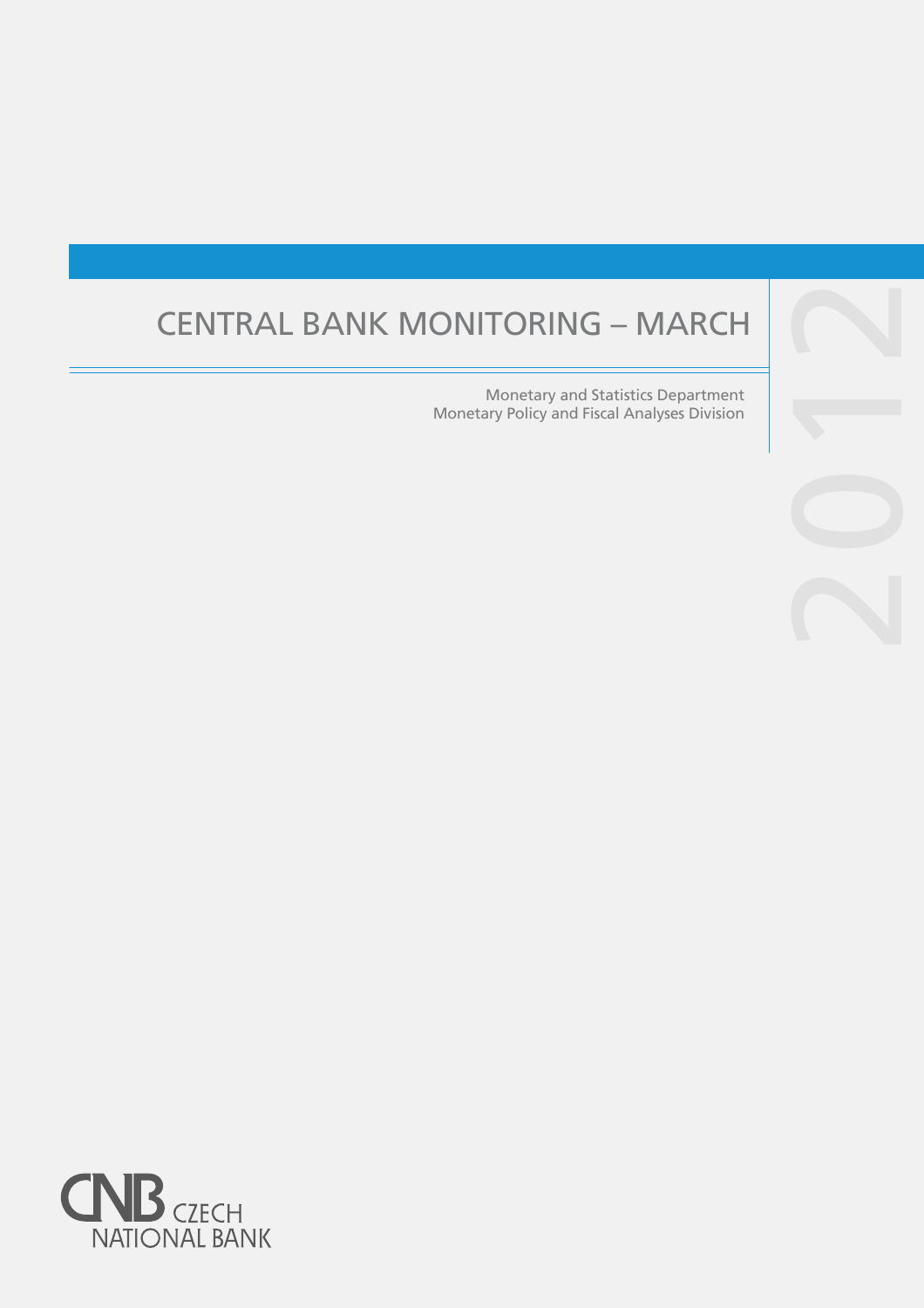# **In this issue**

*Economic activity in the Euro-Atlantic area remains subdued and future developments continue to be surrounded by uncertainty. Despite the approval of further financial assistance for Greece, the economic outlook is not very optimistic; moreover, the rating downgrades of many euro area countries are bad news. The ECB left its key interest rate at 1% and executed a three-year liquidity-providing operation totalling EUR 530 billion. The Bank of England increased the size of its asset purchase programme. The Swiss National Bank is still maintaining the minimum exchange rate of the franc to the euro at CHF 1.20/EUR. The central banks of Norway and Sweden have cut their policy rates by 0.50 percentage point in recent months. Monetary policy tightening was observed only in Hungary. The remaining central banks under review left their key interest rates unchanged. In* Spotlight *we describe the most recent steps taken by the Fed on the road to greater monetary policy openness and transparency. The Bank of Japan also announced fundamental changes, the details of which, presented by Governor Masaaki Shirakawa, are summarised in our* Selected Speech*.*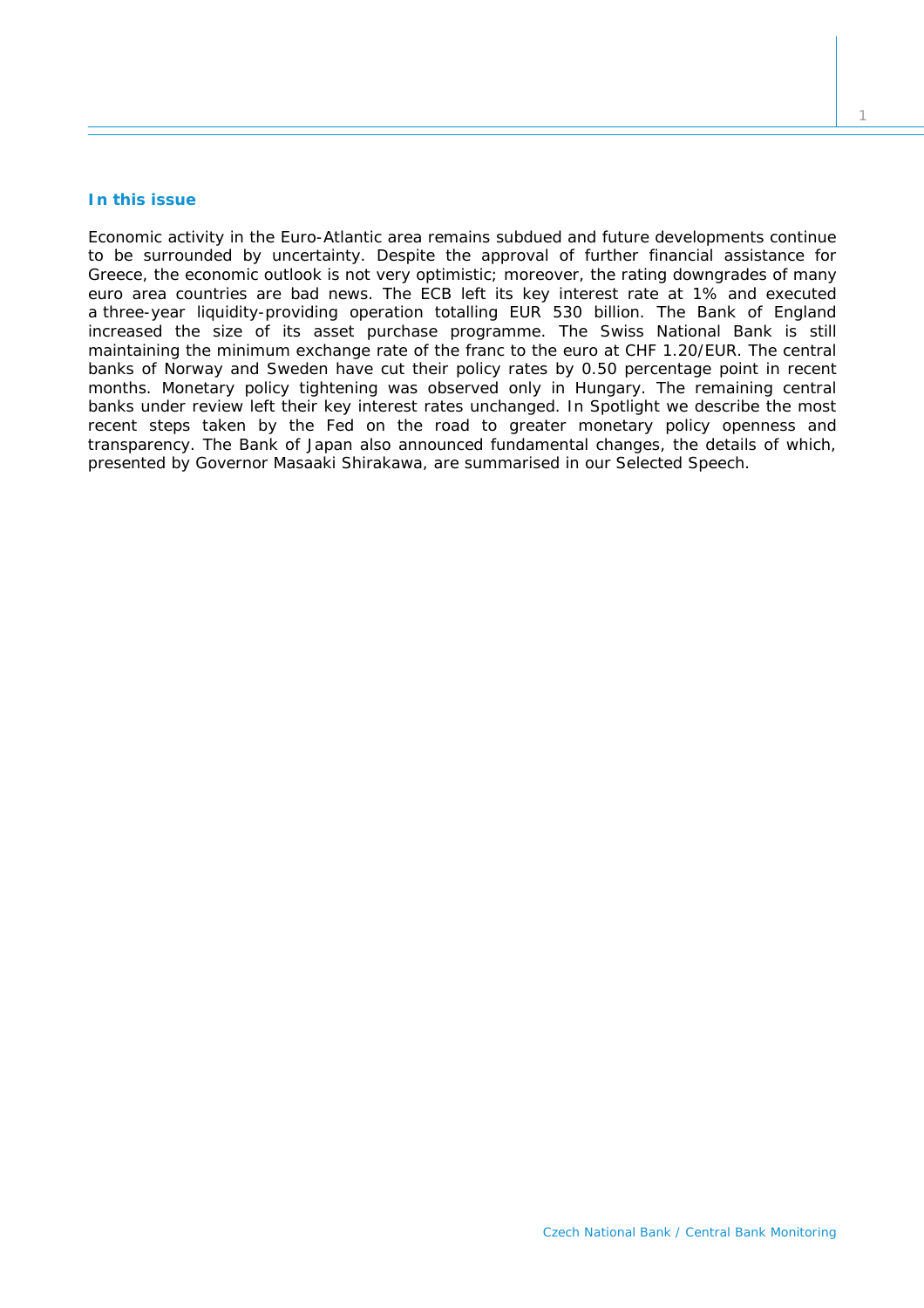# **1. LATEST MONETARY POLICY DEVELOPMENTS AT SELECTED CENTRAL BANKS**

### **Key central banks of the Euro-Atlantic area**

|                                                                                                                                                                                                                                                                                                 | Euro area (ECB)                               | <b>USA (Fed)</b>                     | <b>United Kingdom (BoE)</b>                                |  |
|-------------------------------------------------------------------------------------------------------------------------------------------------------------------------------------------------------------------------------------------------------------------------------------------------|-----------------------------------------------|--------------------------------------|------------------------------------------------------------|--|
| <b>Inflation target</b>                                                                                                                                                                                                                                                                         | $< 2\%$ <sup>1</sup>                          | $2\%^{2}$                            | 2%                                                         |  |
| <b>MP</b> meetings<br>(rate changes)                                                                                                                                                                                                                                                            | 12 Jan (0.00)<br>9 Feb (0.00)<br>8 Mar (0.00) | 13 Dec (0.00)<br>24-25 Jan (0.00)    | $11 - 12$ Jan $(0.00)$<br>8-9 Feb (0.00)<br>7-8 Mar (0.00) |  |
| <b>Current basic rate</b>                                                                                                                                                                                                                                                                       | 1.00%                                         | $0 - 0.25%$                          | 0.50%                                                      |  |
| <b>Latest inflation</b>                                                                                                                                                                                                                                                                         | 2.7% (Feb 2012) <sup>3</sup>                  | 2.9% (Jan 2012)                      | 3.6% (Jan 2012)                                            |  |
| <b>Expected MP meetings</b>                                                                                                                                                                                                                                                                     | 4 Apr<br>3 May<br>6 Jun                       | 13 Mar<br>$24-25$ Apr                | $4-5$ Apr<br>$9-10$ May<br>$6-7$ Jul                       |  |
| Other expected events                                                                                                                                                                                                                                                                           | 6 Jun: publication of<br>forecast             | 11 Apr: publication of<br>Beige Book | 16 May: publication of<br><b>Inflation Report</b>          |  |
| Expected rate movements <sup>4</sup>                                                                                                                                                                                                                                                            | $\rightarrow$                                 |                                      |                                                            |  |
| ECB definition of price stability; <sup>2</sup> January 2012 definition of inflation target; <sup>3</sup> flash estimate; <sup>4</sup> direction of<br>expected change in rates in coming quarter taken from Consensus Forecast survey.                                                         |                                               |                                      |                                                            |  |
| <b>Inflation</b><br>Key interest rates<br>2,0<br>6<br>5<br>1,5<br>1,0<br>3<br>$\overline{2}$<br>0,5<br>$\mathbf 1$<br>0,0<br>$\Omega$<br>2/11<br>1/11<br>3/11<br>9/11<br>4/11<br>6/11<br>8/11 10/11 12/11<br>5/11<br>2/12<br>7/11<br><b>USA</b><br><b>GB</b><br>euro area<br>– USA<br>euro area |                                               | 1/12<br>11/11<br><b>GB</b>           |                                                            |  |

The **ECB** left its key interest rate unchanged. A three-year liquidity-providing operation conducted at the start of March grossed EUR 529 billion. According to the new forecast, real GDP growth in a range between -0.5% and 0.3% is expected for 2012. Compared with the December 2011 forecast, the centre of the range was lowered by 0.4 percentage points. The inflation rate will stay above the price stability definition this year. Energy prices and tax increases were identified as short-term upside risks to inflation. In 2012, inflation is forecasted to be in a range between 2.1% and 2.7%. The centre of the range was shifted upwards by 0.4 percentage points compared to the December forecast.

The **Fed** left its key interest rate unchanged. It is continuing to sell short-term Treasury bonds and finance purchases of long-term ones from the proceeds, so far to the tune of around USD 200 billion. Economic activity expanded moderately, while global economic growth slowed. Conditions in the labour market situation are improving gradually. The unemployment rate declined to 8.5% in December. Industrial production expanded in November and December. Consumer sentiment improved in early January but is still at the low levels. The Fed expects interest rates to stay exceptionally low at least until late 2014.

The **BoE** is maintaining its interest rate at 0.50%. At its February meeting, it decided to increase the size of its asset purchase programme by GBP 50 billion to GBP 325 billion. Inflation is 3.6%, i.e. above the inflation target. However, it should fall in the medium term as temporary factors such as the recent growth in energy prices and the January 2011 VAT increase unwind. This unwinding of upside factors has already begun, manifesting itself in a drop in inflation from 5.2% in September 2011 to the current level.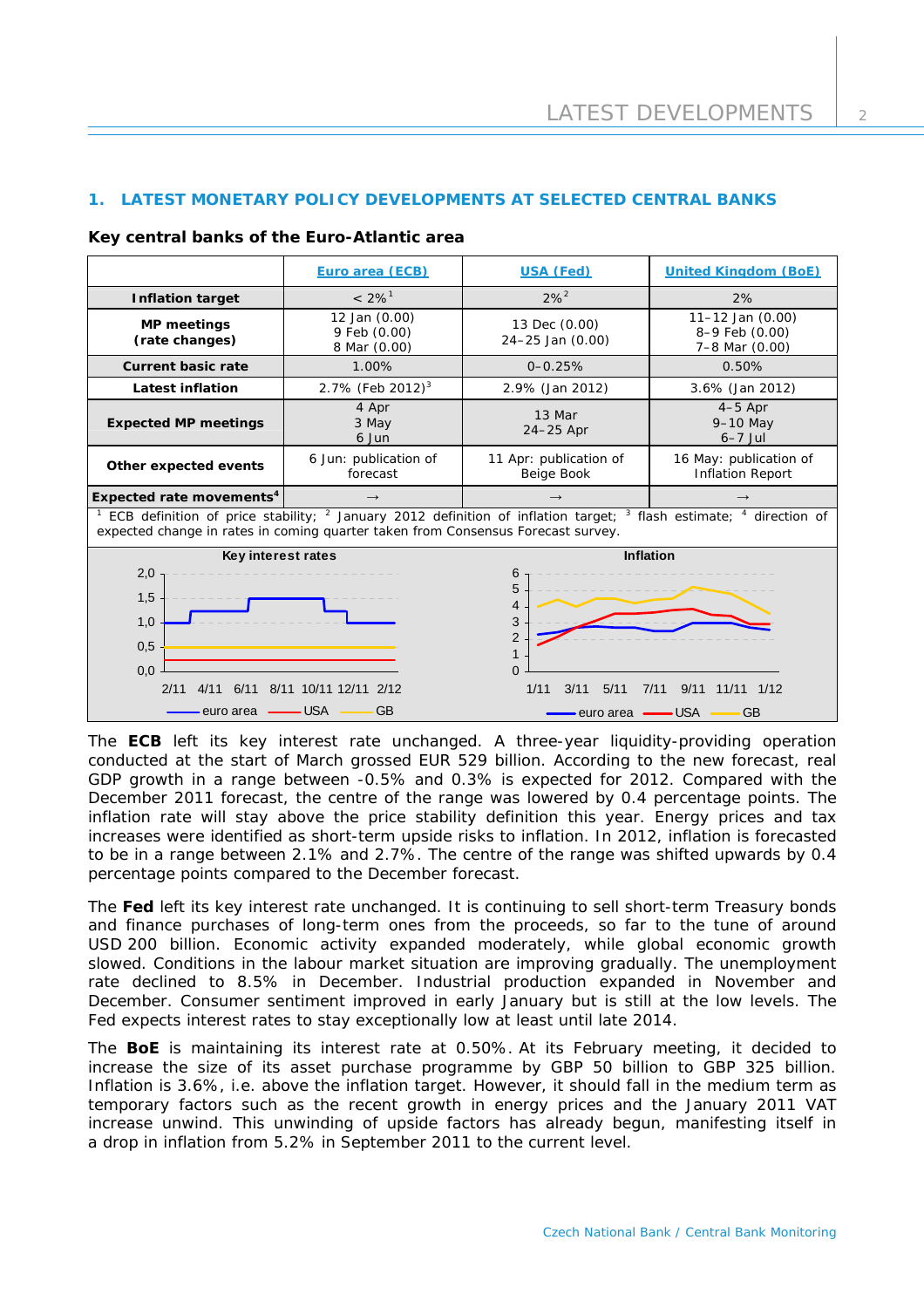|                                                                                                                                                                                                      | <b>Sweden (Riksbank)</b>                                                                                   | <b>Hungary (MNB)</b>                                                                                            | Poland (NBP)                                               |  |  |
|------------------------------------------------------------------------------------------------------------------------------------------------------------------------------------------------------|------------------------------------------------------------------------------------------------------------|-----------------------------------------------------------------------------------------------------------------|------------------------------------------------------------|--|--|
| <b>Inflation target</b>                                                                                                                                                                              | 2%                                                                                                         | 3%                                                                                                              | 2.5%                                                       |  |  |
| <b>MP</b> meetings<br>(rate changes)                                                                                                                                                                 | 19-20 Dec (-0.25)<br>15-16 Feb (-0.25)                                                                     | 20 Dec $(+0.50)$<br>23 Jan (0.00)<br>28 Feb (0.00)                                                              | 10-11 Jan (0.00)<br>7-8 Feb (0.00)<br>$6 - 7$ Mar $(0.00)$ |  |  |
| <b>Current basic rate</b>                                                                                                                                                                            | 1.50%                                                                                                      | 7.00%                                                                                                           | 4.50%                                                      |  |  |
| Latest inflation                                                                                                                                                                                     | 1.9% (Jan 2012)                                                                                            | 5.5% (Jan 2012)                                                                                                 | 4.1% (Jan 2012)                                            |  |  |
| <b>Expected MP meetings</b>                                                                                                                                                                          | 19 Apr                                                                                                     | 27 Mar<br>24 Apr<br>29 May                                                                                      | $3-4$ Apr<br>8-9 May<br>$7-8$ Jun                          |  |  |
| Other expected events                                                                                                                                                                                | 4 Jul: publication of<br>Monetary Policy Report                                                            | 27 Mar: publication of<br>Quarterly Report on Inflation                                                         | Mid-March: publication of<br><b>Inflation Report</b>       |  |  |
| Expected rate movements <sup>1</sup>                                                                                                                                                                 |                                                                                                            |                                                                                                                 | $\rightarrow$                                              |  |  |
|                                                                                                                                                                                                      | <sup>1</sup> Direction of expected change in rates in coming quarter taken from Consensus Forecast survey. |                                                                                                                 |                                                            |  |  |
| Key interest rates<br>8<br>$\overline{7}$<br>6<br>5<br>4<br>3<br>$\overline{2}$<br>$\mathbf{1}$<br>$\Omega$<br>2/11<br>10/11 12/11 2/12<br>4/11<br>6/11<br>8/11<br>– HUN<br><b>SWE</b><br><b>POL</b> |                                                                                                            | Inflation<br>6<br>5<br>$\overline{\mathbf{4}}$<br>3<br>2<br>1<br>$\Omega$<br>3/11<br>5/11<br>1/11<br><b>SWE</b> | 9/11<br>1/12<br>7/11<br>11/11<br><b>HUN</b><br><b>POL</b>  |  |  |

# **Selected central banks of inflation-targeting EU countries**

At the turn of the year, the **Riksbank** cut its key interest rate by 0.25 percentage point twice in a row, to 1.5%. It justified these steps with low inflation pressures in the economy and a weaker outlook for domestic economic activity due mainly to worse conditions in the world economy. Two members of the Riksbank Board (Karolina Ekholm and Lars E.O. Svensson) disagreed with the repo rate cut and with the future interest rate path. Both advocated a more aggressive lowering of the repo rate to 1.25% and a lower future interest rate path than in the Monetary Policy Report of 16 February.

The **MNB** raised its base rate by 0.50 percentage point to 7.00% in December. This was due to a rising inflation outlook and an increase in the country's risk premium, which is a considerable threat to meeting the inflation target. At its latest meeting in February, the MNB left its rates unchanged. Inflation remains above the target, still reflecting the effects of higher taxes and year-on-year depreciation of the forint. The country's risk premium has been highly volatile and elevated recently. A decrease could be fostered by approval of the credit line currently being negotiated between the Hungarian government, the EU and the IMF.

The **NBP** kept its key interest rates unchanged. Data on 2011 Q4 GDP as well as data on retail sales in early 2012 indicate that economic growth remained robust. However, leading indicators suggest that economic activity may weaken in the coming quarters. Inflation fell slightly compared to previous periods, but at 4.1% in January remained above the inflation target. Inflation expectations of households and financial sector analysts are elevated. The NBP estimates that inflation will remain above the target in the coming months, mainly because of the previously observed zloty depreciation and persistently high commodity prices.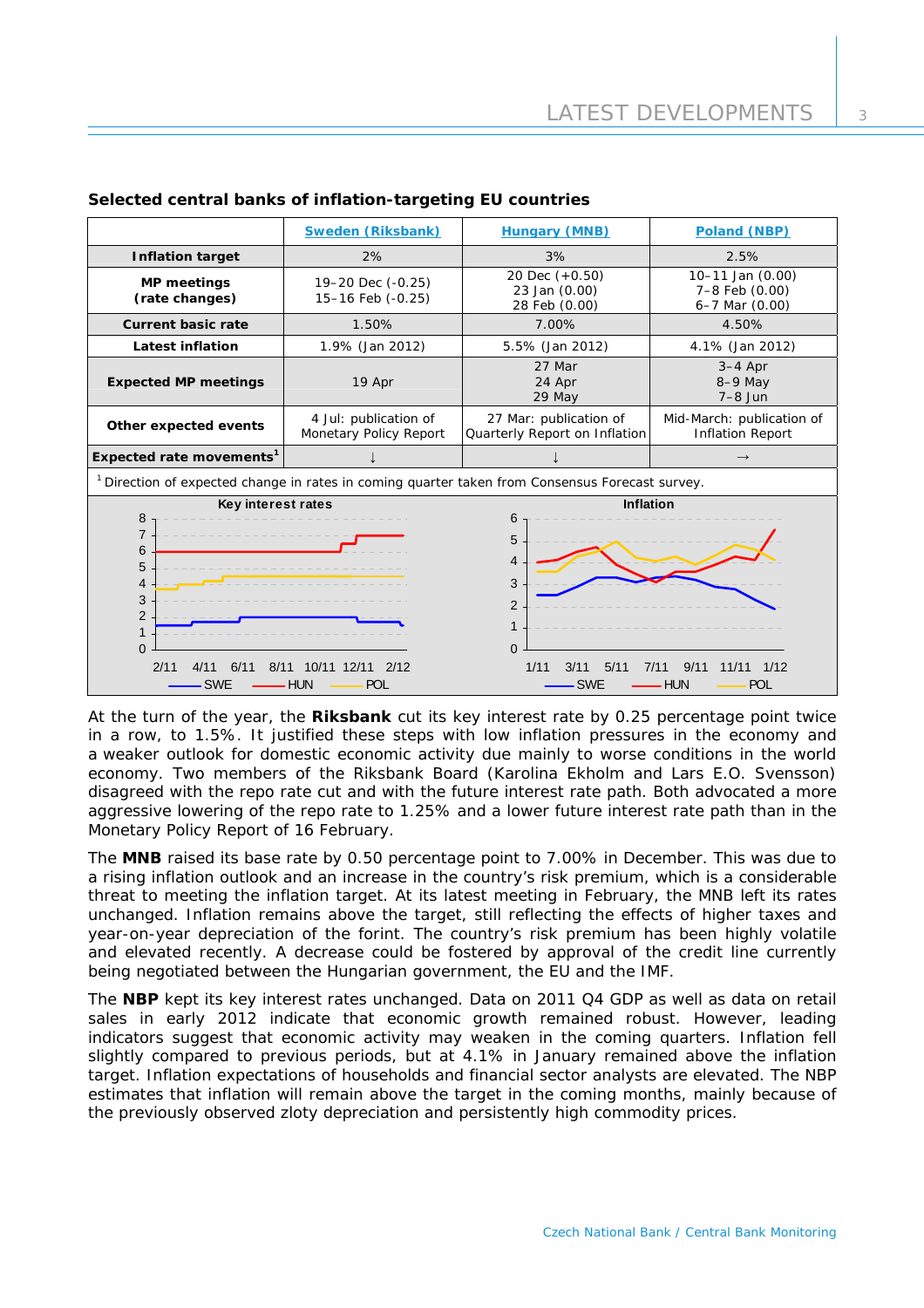$\overline{A}$ 

|                                                                                                                                                                                                                                            | <b>Norway (NB)</b>                               | <b>Switzerland (SNB)</b>                                                                                          | <b>New Zealand (RBNZ)</b>                           |  |
|--------------------------------------------------------------------------------------------------------------------------------------------------------------------------------------------------------------------------------------------|--------------------------------------------------|-------------------------------------------------------------------------------------------------------------------|-----------------------------------------------------|--|
| <b>Inflation target</b>                                                                                                                                                                                                                    | 2.5%                                             | $< 2\%$                                                                                                           | $2%^{1}$                                            |  |
| <b>MP</b> meetings<br>(rate changes)                                                                                                                                                                                                       | 14 Dec (-0.50)                                   | 15 Dec (0.00)                                                                                                     | 26 Jan (0.00)<br>8 Mar (0.00)                       |  |
| <b>Current basic rate</b>                                                                                                                                                                                                                  | 1.75%                                            | $0 - 0.25%$ <sup>2</sup>                                                                                          | 2.50%                                               |  |
| Latest inflation                                                                                                                                                                                                                           | 0.5% (Jan 2012)                                  | $-0.8\%$ (Jan 2012)                                                                                               | 1.8% (2011 Q4)                                      |  |
| <b>Expected MP meetings</b>                                                                                                                                                                                                                | 14 Mar                                           | 15 Mar<br>21 Jun                                                                                                  | 26 Apr<br>14 Jun                                    |  |
| Other expected events                                                                                                                                                                                                                      | 14 May: publication of<br>Monetary Policy Report | 21 Mar: publication of<br>Monetary Policy Report                                                                  | 14 Jun: publication of<br>Monetary Policy Statement |  |
| Expected rate movements <sup>3</sup>                                                                                                                                                                                                       |                                                  |                                                                                                                   | $\rightarrow$                                       |  |
| <sup>1</sup> Centre of 1–3% target band; <sup>2</sup> chart displays centre of band; $3$ direction of expected change in rates in coming<br>quarter taken from Consensus Forecast survey or, in the case of New Zealand, from RBNZ survey. |                                                  |                                                                                                                   |                                                     |  |
| Key interest rates                                                                                                                                                                                                                         |                                                  | <b>Inflation</b>                                                                                                  |                                                     |  |
| 4<br>3<br>$\overline{2}$<br>$\mathbf{1}$<br>$\Omega$<br>2/11<br>10/11 12/11<br>2/12<br>6/11<br>R/11<br><b>NZL</b><br>NOR<br>CHE                                                                                                            |                                                  | 6<br>5<br>4<br>3<br>$\overline{2}$<br>$\overline{1}$<br>$\mathbf 0$<br>$-1$<br>1/11<br>5/11<br>3/11<br><b>NOR</b> | <b>NZL</b><br>CHE                                   |  |

# **Other selected inflation-targeting countries**

At the close of last year, the **Norges bank (NB)** decreased its policy rate by 0.50 percentage point to 1.75% in response to capital market turbulence and the external economic growth outlook. Economic activity in Norway remains robust, primarily driven by petroleum investment and construction. Inflation is low. The debt problems in the euro area appear to be an adverse factor, making funding more expensive and less accessible for Norwegian banks.

The **SNB** is maintaining rates in the lower part of the 0–0.25% corridor. At its December meeting, it confirmed its commitment to keep the minimum exchange rate at CHF 1.20/EUR and is still prepared to buy foreign currency in unlimited quantities if this limit is exceeded. The Swiss economy is being adversely affected by previous appreciation of the franc, weak foreign demand and uncertainty surrounding economic developments in the euro area. The SNB expects real GDP growth at 0.5% in 2012. The SNB forecast expects average inflation rates of -0.3% in 2012 and 0.4% in 2013, assuming a continued de facto zero interest rate and a further weakening of the franc.

The **RBNZ** left its key rate at 2.50%, commenting that inflation had settled near the target and inflation expectations had fallen. The domestic economy is showing signs of recovery. Household spending has picked up over the past few months and a recovery in building activity appears to be under way. High export commodity prices are also supporting economic growth. A marked appreciation in the New Zealand dollar has helped contain inflation, but the strong currency is reducing exporters' earnings, which may, in turn, affect other sectors of the economy.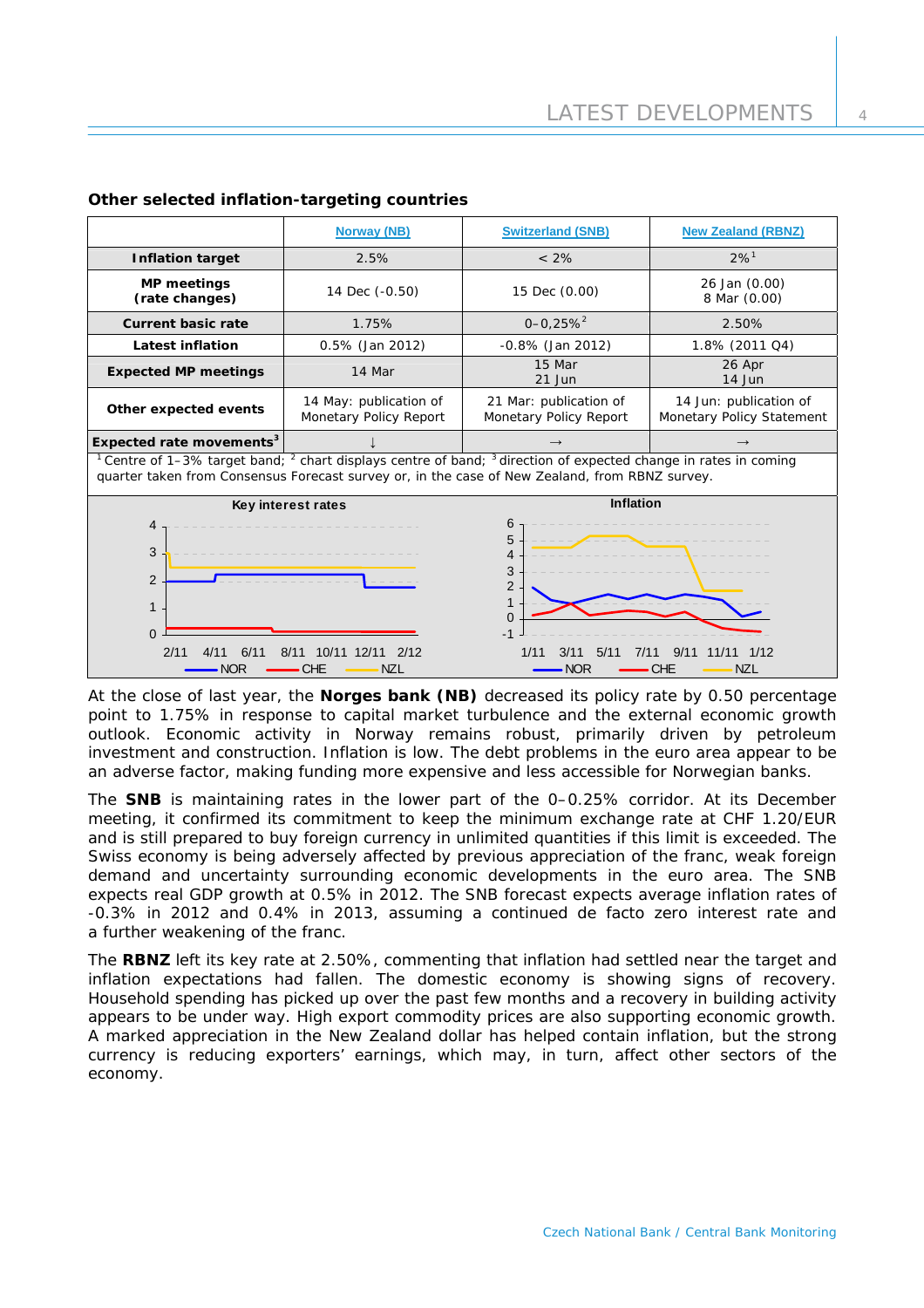# **2. NEWS**

## **[Fed announces new strategy principles and publishes rate projections](http://www.federalreserve.gov/newsevents/press/monetary/20120125c.htm)**

The US central bank published a revision of its monetary policy strategy in January. The Fed has clarified its idea of price stability by specifying a goal of 2% for inflation, as measured by the annual change in the price index for personal consumption expenditures. The Fed also commented on its other goal, i.e. that for employment, explaining that it would not be appropriate from the central bank's perspective to specify a target. It noted at the same time that its approach in promoting the two goals would remain balanced.

The Fed also decided to publish the monetary policy rate projections of the individual members of the Board of Governors and the presidents of the Federal Reserve Banks. These changes are covered in more detail in *Spotlight*.

#### **[ECB approves eligibility criteria for additional credit claims for seven NCBs](http://www.ecb.int/press/pr/date/2012/html/pr120209_2.en.html)**

The Governing Council of the European Central Bank approved specific national eligibility criteria for collateral in Eurosystem credit operations for seven national central banks. Austria, Cyprus, France, Ireland, Italy, Portugal and Spain can thus use additional securities for borrowing in these operations. This measure follows up on the ECB decision of December 2011 to increase collateral availability.

## **[Bank of Japan expands liquidity programme and sets inflation target](http://www.boj.or.jp/en/announcements/release_2012/k120214a.pdf)**

Following its February meeting, the Japanese central bank stated that it judged the price stability goal in the medium to long term to be within a positive range of 2% or lower, and set a goal at 1% for the time being. Previously, it had not quantified price stability.

The Bank of Japan also increased the total size of its asset purchase programme by JPY 10 trillion to about JPY 65 trillion. The entire increase is earmarked for the purchase of Japanese government bonds. The changes in Japanese monetary policy are dealt with in detail in our *Selected Speech*.

# **[Bank of England increases size of asset purchase programme](http://www.bankofengland.co.uk/publications/news/2012/008.htm)**

The Bank of England's Monetary Policy Committee decided in February to further increase the size of its asset purchase programme. The quantitative easing was originally announced in March 2009 with a planned size of GBP 200 billion. The first increase took place in October 2011. The programme has now been increased by another GBP 50 billion to a total of GBP 325 billion. The Bank of England expects the purchases to take three months to complete.

## **[MNB introduces new facilities to enhance banking system](http://english.mnb.hu/Sajtoszoba/online/mnben_pressreleases/mnben_pressreleases_2012/mnben_sajtokozlemeny_20120215)**

The Hungarian central bank said it would introduce measures to boost liquidity in the banking sector to facilitate lending. It plans to introduce a two-year credit facility to encourage banks to lend to corporations. It also intends to make the relevant markets more efficient by introducing a mortgage bond purchase scheme. However, the amendment giving all credit institutions the right to issue mortgage bonds has yet to be passed by Parliament. The MNB will also expand the range of eligible collateral by linking the minimum credit rating limit for bank and corporate bonds to the lower rating of government debt instead of the current BBB-.

# **[Swiss National Bank makes profit](http://www.snb.ch/en/mmr/reference/pre_20120308/source/pre_20120308.en.pdf)**

The SNB reported a profit of CHF 13.5 billion for the 2011 financial year, in contrast to a significant loss in 2010. The profit was due primarily to a rise in the price of gold (CHF 5.4 billion) and to foreign currency positions (CHF 7.7 billion). Exchange rate effects were minimal (CHF -0.1 billion). Part of the profit will be distributed to the Confederation and the cantons.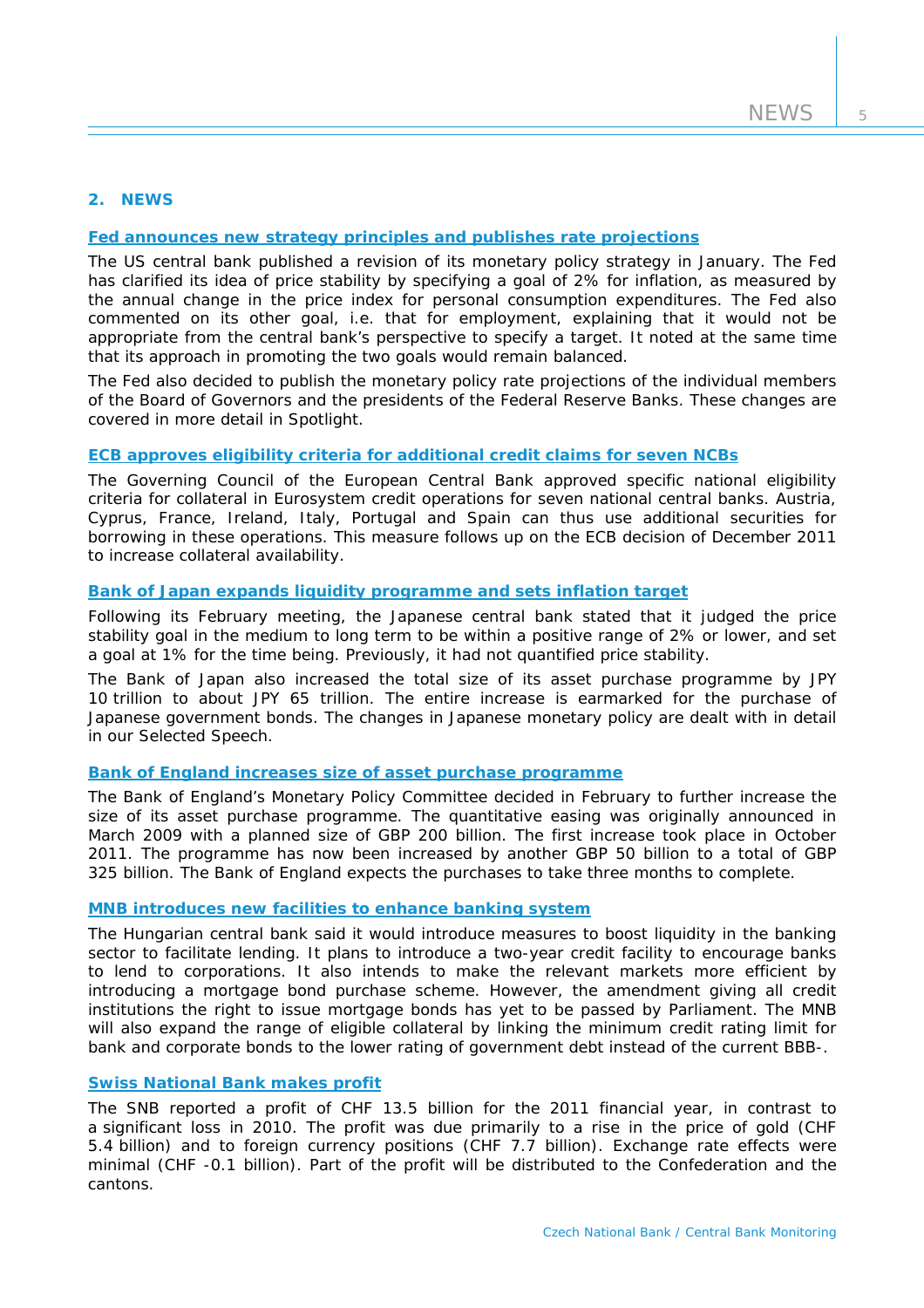6

## **Another EC, ECB and IMF [review mission to Ireland](http://www.ecb.europa.eu/press/pr/date/2012/html/pr120119_1.en.html)**

Another review of the Irish economic programme took place in January. Public finance consolidation and financial sector reforms are on track and steps are being taken to enhance competitiveness and support growth and job creation. Further progress will be challenging, however. Projected growth for 2012 has been revised down by 0.5 percentage point to 0.5% as a result of subdued domestic demand, high unemployment and slowing trading partner growth.

### **Further financial assistance and debt swap for Greece**

After lengthy negotiations, ECB, EC and IMF representatives approved further financial assistance for Greece. The country managed to negotiate with private sector creditors an exchange of its existing bonds for new lower-value bonds. This means a de facto financial loss for investors of about 70% of the value of their Greek government bond holdings. The main rating agencies responded to the debt swap by cutting Greece's rating to "Selective Default", with Moody's expecting a high risk of default even after the debt swap. In connection with recent developments, [the European Central Bank](http://www.ecb.int/press/pr/date/2012/html/pr120228.en.html) temporarily stopped accepting Greek bonds as collateral.

# **Rating downgrades in euro area**

In the first two months of this year, Standard & Poor's and Moody's reacted to the still unfavourable debt situation in Europe by downgrading their ratings of euro area countries. Both agencies cut their ratings of Italy, Malta, Portugal, Slovakia, Slovenia and Spain; S&P also downgraded its ratings of France and Austria and changed its outlook for the other euro area countries to negative. The EFSF rescue fund's rating subsequently worsened as well.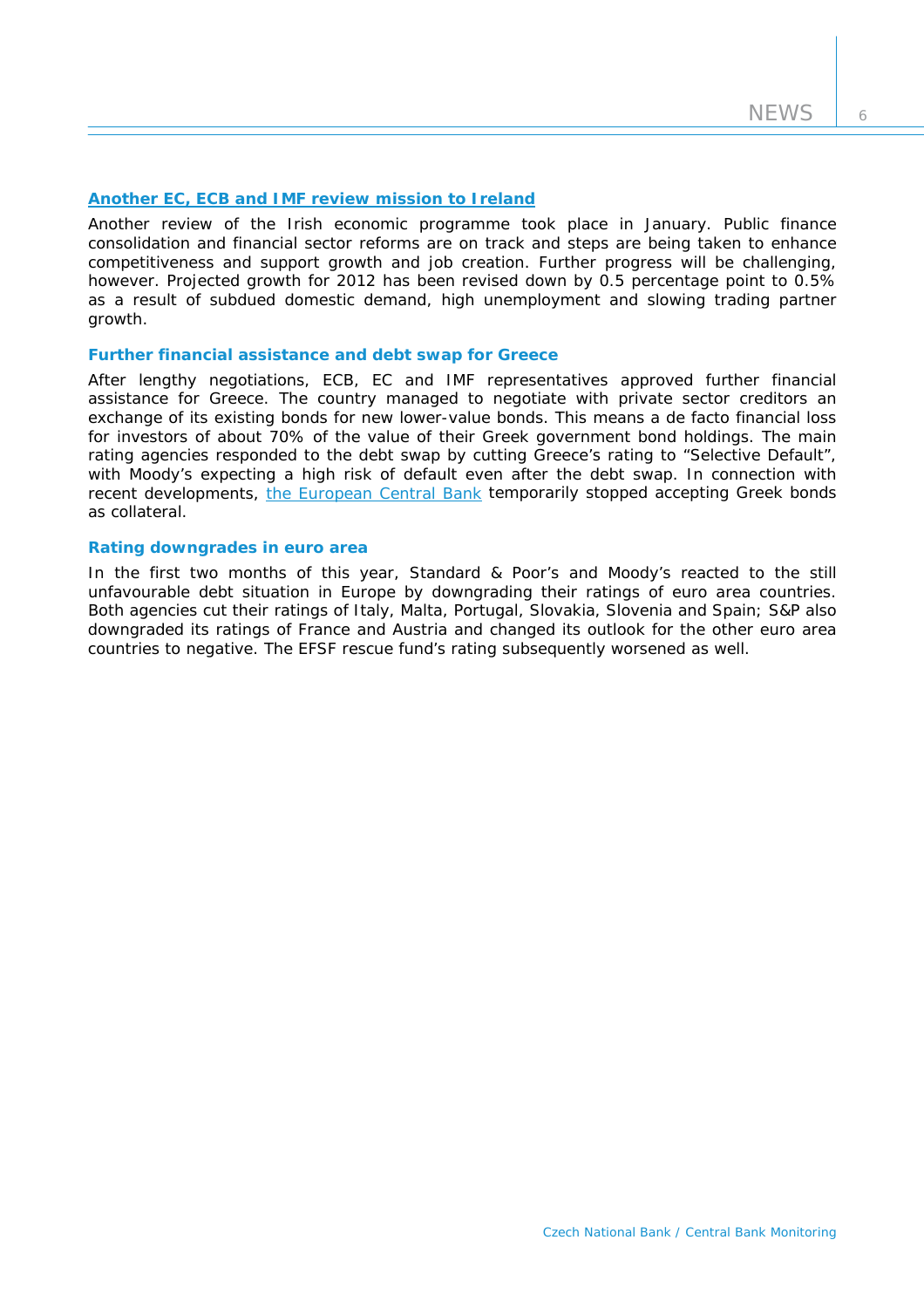## **3. SPOTLIGHT: OPENNESS AND MONETARY POLICY STRATEGY OF THE FED**

*At its recent meetings the Federal Open Market Committee (FOMC) has discussed principles regarding its longer-run goals and monetary policy strategy and the further enhancement of its transparency. In January of this year it took two important strategic steps. The first step was to issue a statement on longer-run goals, in which the FOMC discusses price stability and employment and comments on the role of these two goals in monetary policy. The second step was to publish the Fed's interest rate outlook.* 

As regards its price stability goal, the FOMC specifically quantified this objective for the first time in January 2012, stating that inflation at the rate of 2% as measured by the price index for personal consumption expenditures was most consistent over the longer run with the Fed's mandate. The Fed believes that communicating this goal clearly will help to keep longer-term inflation expectations better anchored, thereby fostering price stability and moderate longterm interest rates and enhancing its ability to promote maximum employment in the face of significant economic disturbances. Previously, the FOMC had only published estimates of the longer-run rate of inflation, doing so in its Summary of Economic Projections (SEP). The regular SEP report contains projections – in the form of ranges – submitted by the members of the Board of Governors and the presidents of the Federal Reserve Banks. Besides inflation, it includes real GDP growth and the unemployment rate (the charts below show the "central tendencies", i.e. the ranges of the projections excluding the three highest and three lowest values).

In its January statement, the FOMC also comments on its goal of achieving maximum employment. While the inflation rate over the longer run is primarily determined by monetary policy, the maximum level of employment is largely determined by non-monetary factors that affect the structure and dynamics of the labour market. Consequently, the FOMC does not consider it appropriate to specify a fixed goal for employment; rather, it recognises that assessments of maximum employment are necessarily uncertain.



The January statement reveals that the two goals have a balanced position in the decisionmaking of the Fed. In setting monetary policy, the FOMC seeks to mitigate deviations of inflation from its longer-run goal and deviations of employment from the estimated maximum level. In situations where these two objectives are in conflict, the FOMC decides on the basis of the magnitude of the deviations and the potentially different time horizons over which employment and inflation are projected to return to the required levels.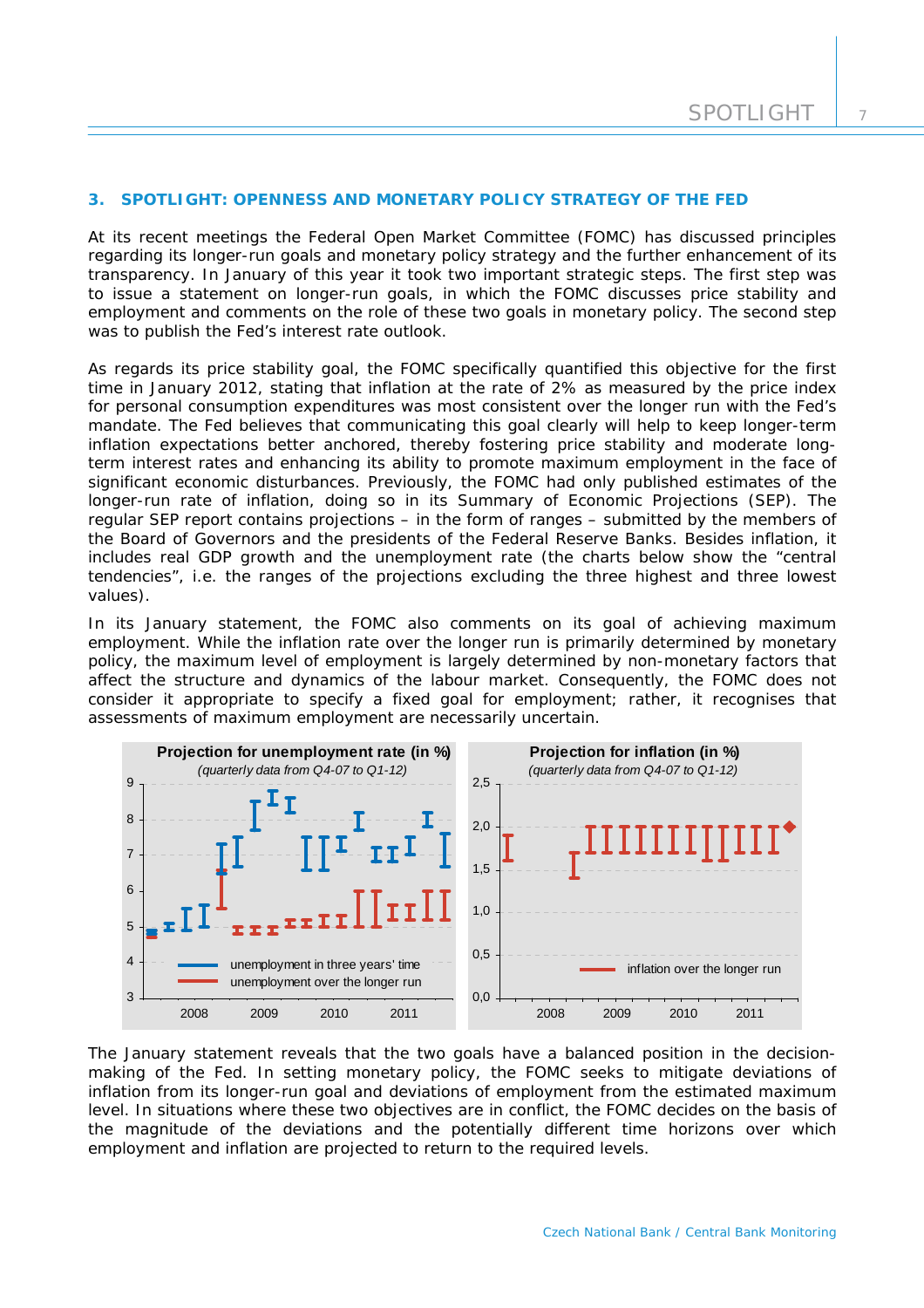The other innovation made by the Fed in January, as mentioned above, is the publication of monetary policy rate projections. The Fed has been saying since January 2009 that if the current economic conditions continue it expects rates to stay exceptionally low into the future. The original wording "for some time" was soon changed to "for an extended period"; since August 2011, the FOMC had been expecting rates to



remain low until mid-2013, and in January of this year it moved the time horizon to late 2014. The publication of the projections can therefore be regarded as further step in its efforts to influence the markets in a situation where interest rates have reached their minimum level. However, the FOMC members' current projections for 2014 are quite widely dispersed, with only six out of the 17 participants expecting rates to remain at current levels. In the longer run they expect the Fed's rates to be in a range of 3.75–4.50%.

The changes described above represent further milestones on the road to greater openness of the US central bank and its monetary policy. Before 1994, the Fed did not announce changes in targeted rates after its meetings. The markets therefore had to infer them during the weeks following the meetings from the type and size of the Fed's open market operations (as the decision was not published until after the following FOMC meeting). It was not until 1994 that an announcement disclosing the change in monetary policy was issued after the meeting. A year later, the Fed undertook to announce the changes on a regular basis. In May 1999, it started to state the future risks. The disclosure of the votes cast by the individual FOMC members as from March 2002 also fostered greater transparency.

| The growing openness of Fed monetary policy communication                                                       |
|-----------------------------------------------------------------------------------------------------------------|
| February 1993 Minutes published three days after following meeting                                              |
| February 1994 First-ever announcement of monetary policy meeting outcome with qualitative description of change |
| August 1994 Qualitative announcement of change giving arguments for decision                                    |
| February 1995 Announcement that all monetary policy changes w ould be communicated immediately to public        |
| July 1995 Fed's target rate level communicated explicitly                                                       |
| May 1999 Risks to future rate path added to statement                                                           |
| January 2000 Risks to economic grow th and inflation start to be communicated                                   |
| January 2000 Statement issued after every meeting (even if monetary policy is unchanged)                        |
| March 2002 Voting of each FOMC member starts to be disclosed in statement                                       |
| August 2003 Explicit statement of likely future rate movements in longer run                                    |
| January 2005 Minutes published three w eeks after meeting (previously three days after following meeting)       |
| November 2007 Economic projections (SEP) published 4x a year and with extended time horizon                     |
| June 2009 Publication of regular reports on Fed's credit and liquidity programmes and balance sheet             |
| April 2011 Press conferences 4x a year after FOMC meetings, presentation of projections and context of decision |
| January 2012 Revision of strategy + publication of FOMC members' interest rate projections                      |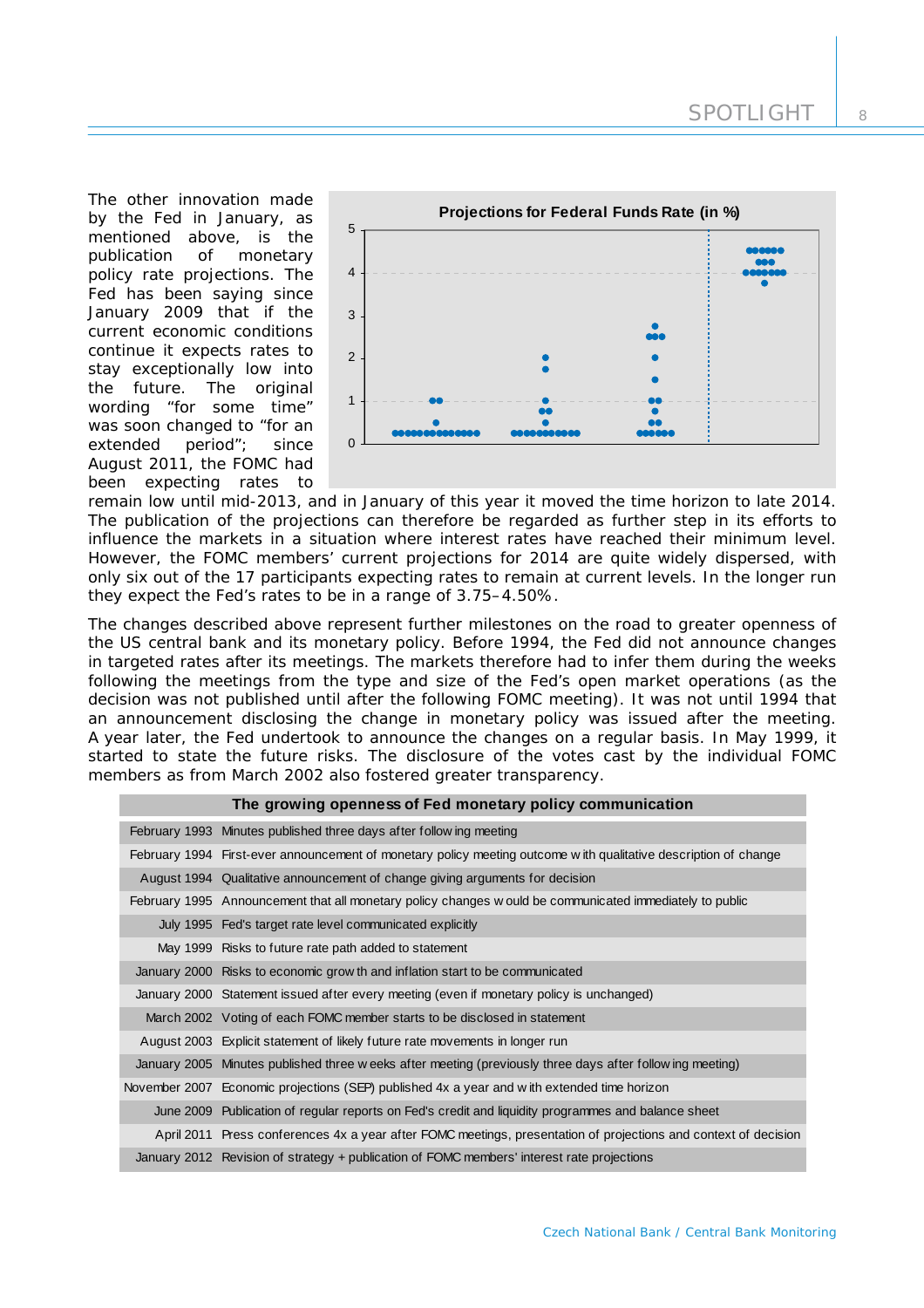$\overline{Q}$ 

In August 2003, the FOMC explicitly stated the likely future monetary policy settings. A recent fundamental step towards greater openness was the launch of press conferences after monetary policy meetings. Ben Bernanke presented the economic projections and the context of the decision for the first time in this way last April. The table summarises the steps towards greater transparency taken by the Fed to date.

A trend towards greater openness can be seen in most central banks (including the CNB), and in many respects the Fed is following the lead of other countries. Setting an inflation target plays a key role in inflation targeting, and is by definition a vital part of the regime itself; however, the European Central Bank, too, has a definition of price stability. The Japanese central bank also updated its objective this year (for more details see the *Selected Speech* in this issue of Monitoring). Several central banks now also publish future interest rate paths, and press conferences are a matter of course at many central banks (see the [June 2011 issue of](http://www.cnb.cz/miranda2/export/sites/www.cnb.cz/en/monetary_policy/monitoring/download/1102_cbm.pdf)  [Monitoring\)](http://www.cnb.cz/miranda2/export/sites/www.cnb.cz/en/monetary_policy/monitoring/download/1102_cbm.pdf). Moreover, the Fed can be expected to make further changes in the future. This is indicated by the FOMC's January statement that it intends to reaffirm its strategic principles and make adjustments as appropriate each year.